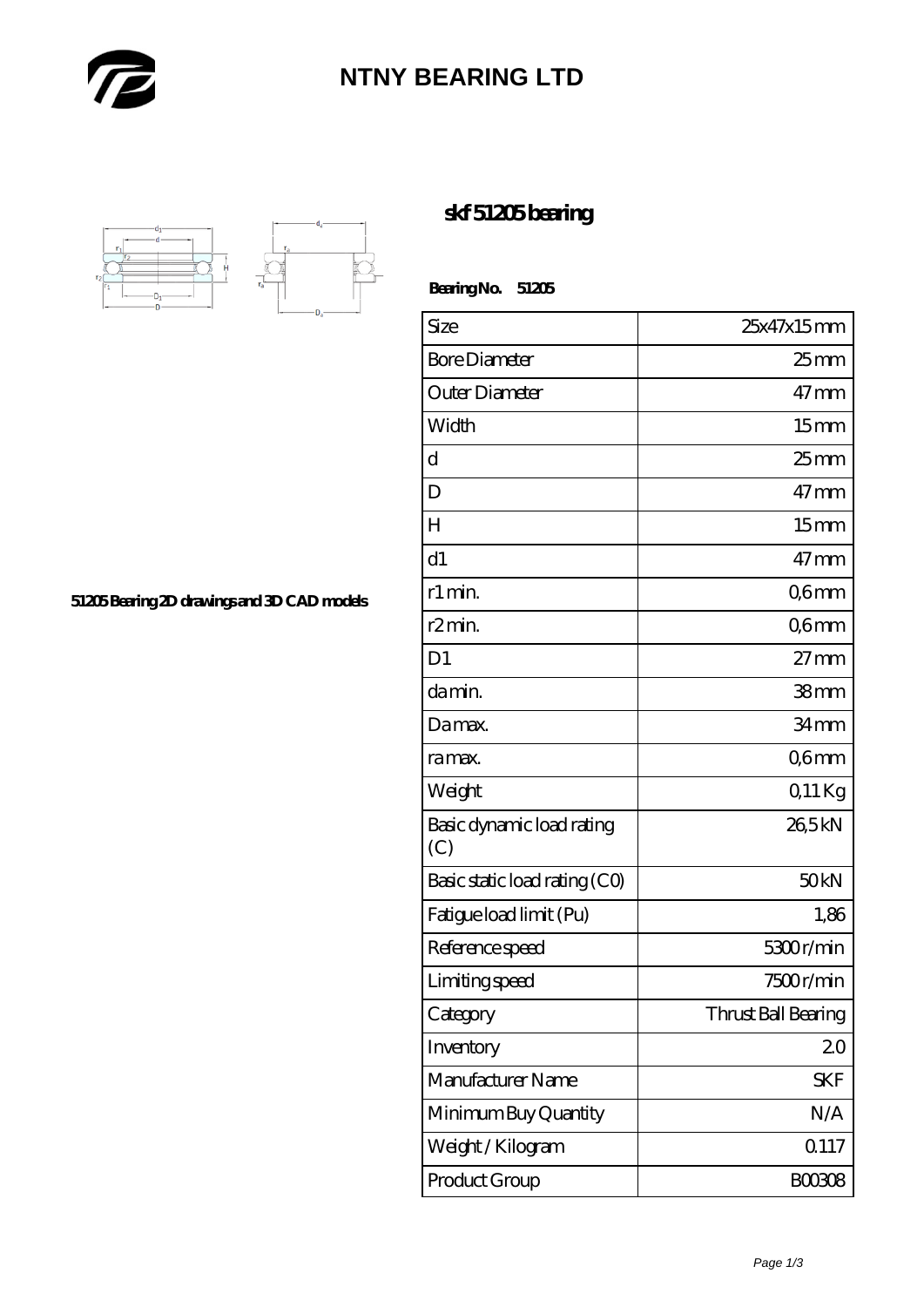

## **[NTNY BEARING LTD](https://m.abetteryeartoabetterlife.com)**

| Rolling Element                        | <b>Ball Bearing</b>                                                                                                                                         |
|----------------------------------------|-------------------------------------------------------------------------------------------------------------------------------------------------------------|
| Thrust Bearing                         | Yes                                                                                                                                                         |
| Single or Double Direction             | Single Direction                                                                                                                                            |
| <b>Banded</b>                          | No                                                                                                                                                          |
| Cage Material                          | Steel                                                                                                                                                       |
| Precision Class                        | ABEC 1   ISO PO                                                                                                                                             |
| Component Description                  | Roller Assembly Plus<br>Raceways                                                                                                                            |
| <b>Other Features</b>                  | Single Row                                                                                                                                                  |
| Long Description                       | 25MM Bore 1; 27MM Bore<br>2, 47MM Outside Diameter;<br>15MM Height; Ball Bearing;<br>Single Direction; Not<br>Banded; Steel Cage; ABEC 1<br>ISO POPrecision |
| Inch - Metric                          | Metric                                                                                                                                                      |
| Category                               | Thrust Ball Bearings                                                                                                                                        |
| <b>UNSPSC</b>                          | 31171507                                                                                                                                                    |
| Harmonized Tariff Code                 | 8482.105008                                                                                                                                                 |
| Noun                                   | Bearing                                                                                                                                                     |
| <b>Keyword String</b>                  | <b>Ball Thrust</b>                                                                                                                                          |
| Manufacturer URL                       | http://www.skf.com                                                                                                                                          |
| Manufacturer Item Number               | 51205                                                                                                                                                       |
| Weight/LBS                             | 0257                                                                                                                                                        |
| Bore 2                                 | 1.063Inch   27 Millimeter                                                                                                                                   |
| Height                                 | 0.591 Inch   15 Millimeter                                                                                                                                  |
| Overall Height with<br>Aligning Washer | OInch   OMillimeter                                                                                                                                         |
| Bore 1                                 | 0.984 Inch   25 Millimeter                                                                                                                                  |
| Outside Diameter                       | 1.85 Inch   47 Millimeter                                                                                                                                   |
| bore diameter:                         | 25 <sub>mm</sub>                                                                                                                                            |
| static load capacity.                  | 50 <sub>kN</sub>                                                                                                                                            |
| outside diameter:                      | $47$ mm                                                                                                                                                     |
| dynamic load capacity:                 | 265kN                                                                                                                                                       |